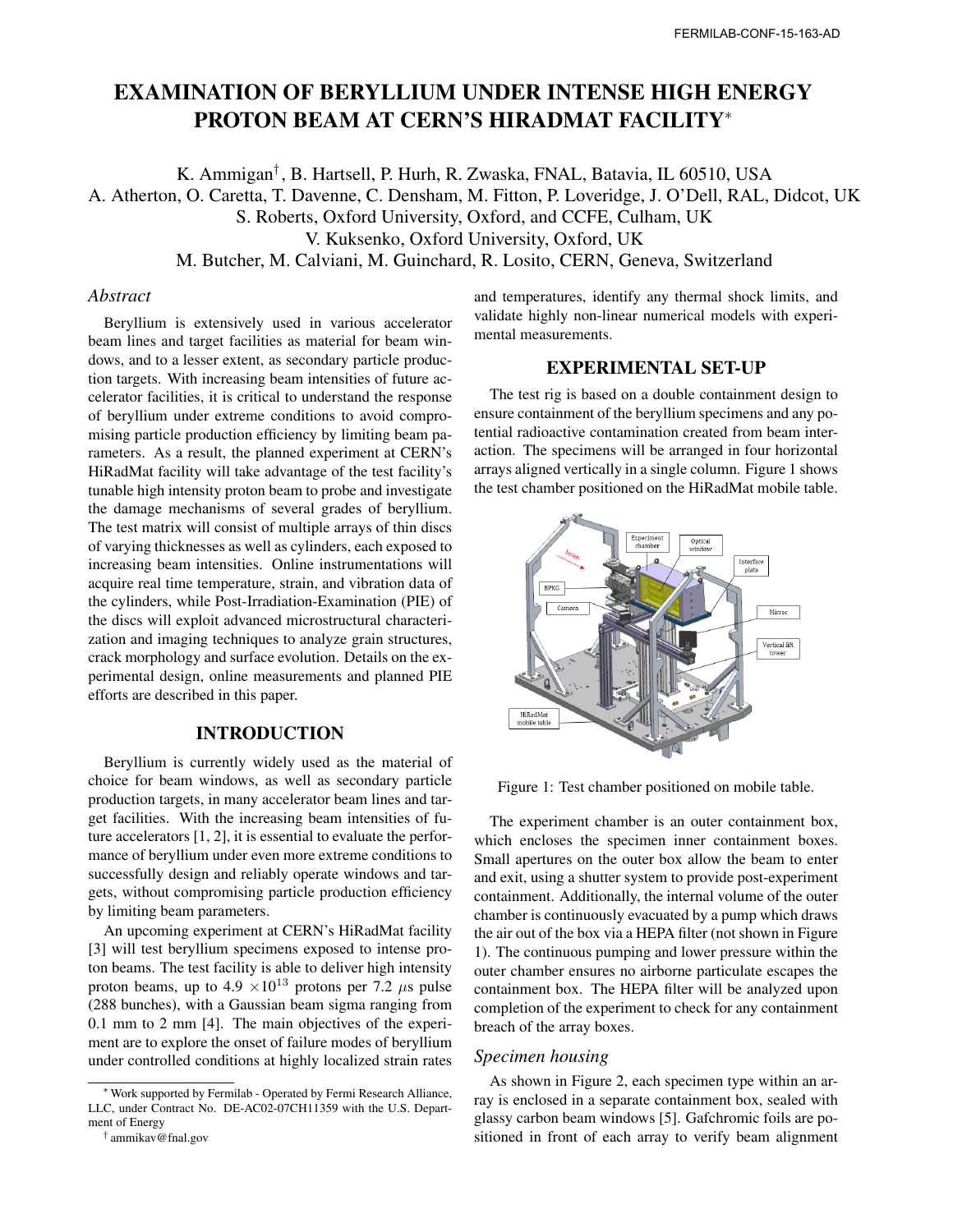during pilot beam pulses. The optical windows allow for visual monitoring of the experiment as well as for Laser Doppler Vibrometer (LDV) measurements of surface deformation/vibration of the slug specimens.



Figure 2: Interior of experiment chamber.

#### *Material specimens*

Two types of specimens are included in the experiment: thin discs for deformation, strain, and crack/failure analyses during PIE, and slugs for real time measurements of strain, temperature, and vibration (Figure 3). A few thin discs will be pre-characterized by Electron Backscatter Diffraction analysis (EBSD), and are only placed in Arrays 1 and 4 (Figure 4). The slugs in each array are slightly offset from the upstream thin discs so that the beam impacts the slugs close to the cylindrical edge.



Figure 3: Specimen types: thin discs and slugs.

#### *Instrumentation*

Instrumentation for real-time data acquisition will include strain gauges, temperature sensors, an LDV system, and cameras. The gauges, attached to the external cylindrical surface of the slugs, will measure the temporal circumferential strain and temperature response induced by the beam, while the LDV will record dynamic radial deformations. The online measurements will help validate the beryllium strength and damage models, as well as identify elastic-plastic regime structural response. Cameras will be used for visual monitoring of the experiment, and to image the Gafchromic foils for beam alignment purposes. A beam position monitor (BPKG) will also aid in beam alignment.

# EXPERIMENTAL PARAMETERS

The experimental beam parameters were guided by numerical simulations, to incrementally push beryllium to its material failure limit. Particle-matter interaction simulations were performed with the MARS15 code [6] to obtain energy deposition in the specimens, as a function of beam sigma and intensity. After accounting for probable numerical and experimental uncertainties, a beam spot size of  $\sigma$  = 0.3 mm was chosen so that the expected local peak temperature rise (∆T *∼* 1025 *◦*C) does not exceed the material's melting point (1290 *◦*C) for the highest intensity beam pulse.

#### *Test matrix*

Figure 4 shows the composition of each array as well as the predetermined beam intensities. The four beryllium grades include the S-65F, S-200F, S-200FH, and PF-60 grades, which differ in impurity content, consolidation process, yield strength, and ductility. Array 2 is subjected to two pulses separated vertically, while array 3 receives multiple pulses at the same location.

|                                                                                                                                                                                                                                                                                                                                         | $t = 0.75$ mm | $t = 0.25$ mm | $t = 0.75$ mm | $t = 2.00$ mm | $t = 30$ mm |
|-----------------------------------------------------------------------------------------------------------------------------------------------------------------------------------------------------------------------------------------------------------------------------------------------------------------------------------------|---------------|---------------|---------------|---------------|-------------|
| <b>ARRAY 1</b>                                                                                                                                                                                                                                                                                                                          |               | ▉<br>Ш<br>▒   |               | ▦<br>WI       |             |
| EBSD, 1x144b<br><b>ARRAY 2</b>                                                                                                                                                                                                                                                                                                          |               | B<br>∭        |               | ▦<br>Ⅲ        | WW<br>▓▓    |
| 1x72b, 1x216b                                                                                                                                                                                                                                                                                                                           |               |               |               |               |             |
| <b>ARRAY 3</b>                                                                                                                                                                                                                                                                                                                          |               | ▦<br>Ⅲ        |               | ▉<br>Ⅲ        | IIIII<br>█▊ |
| 1x24b, 3x144b                                                                                                                                                                                                                                                                                                                           |               |               |               |               |             |
| <b>ARRAY 4</b>                                                                                                                                                                                                                                                                                                                          |               | ∎<br>Ⅲ<br>▩   |               | ▉<br>W        | IIIII<br>▓▓ |
| EBSD, 1x288b                                                                                                                                                                                                                                                                                                                            |               |               |               |               |             |
| $\mathbb{H}$ $\mathbb{H}$ $\mathbb{H}$ $\mathbb{H}$ $\mathbb{H}$ $\mathbb{H}$ $\mathbb{H}$ $\mathbb{H}$ $\mathbb{H}$ $\mathbb{H}$ $\mathbb{H}$ $\mathbb{H}$ $\mathbb{H}$ $\mathbb{H}$ $\mathbb{H}$ $\mathbb{H}$ $\mathbb{H}$ $\mathbb{H}$ $\mathbb{H}$ $\mathbb{H}$ $\mathbb{H}$ $\mathbb{H}$ $\mathbb{H}$ $\mathbb{H}$ $\mathbb{$<br>= |               |               |               |               |             |

Figure 4: Test matrix illustrating the specimen type, size, grade, and incident beam intensities  $(1.7 \times 10^{11} \text{ protons per})$ bunch).

#### *Beam induced stress and strain*

The nearly instantaneous local temperature jump due to beam interaction, and the resulting large temperature gradients induce strong thermal shock in the specimens. LS-DYNA FEA models [7] were therefore set up to evaluate the beam induced stresses and strains, as a function of beam intensities, and specimen thicknesses. The contour plot in Figure 5 shows the residual effective strain distribution in a thin disc specimen after being exposed to a maximum intensity beam pulse.



Figure 5: Effective strain contour plot from a 2D axisymmetric model (0.75 mm disc after cool-down).

The peak residual effective strain is shown to be around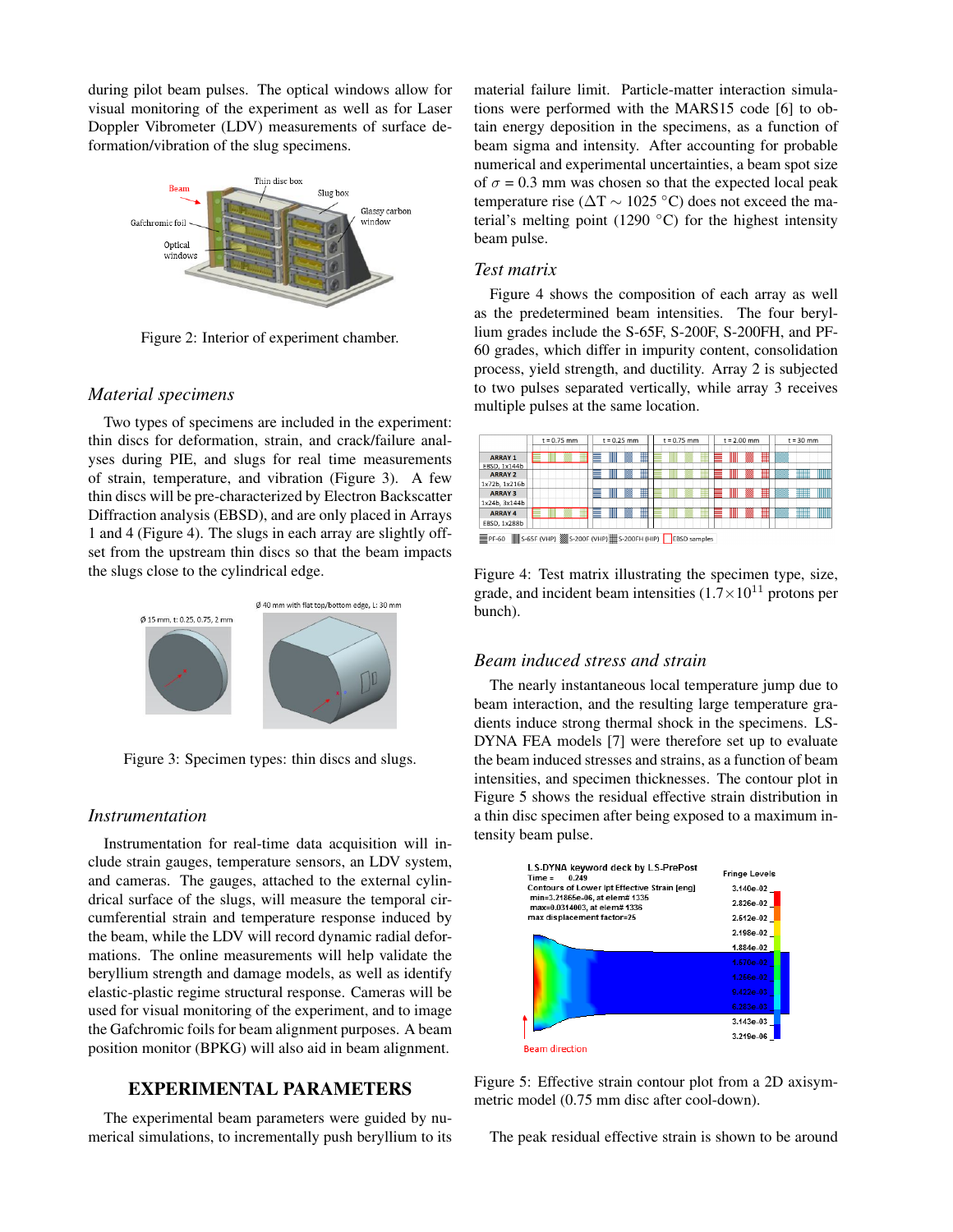3%, which is larger than beryllium failure strains (*∼*2% for S-200F VHP at RT) given in the literature [8]. Therefore, for this particular disc, interior cracking or fracture of the disc in the area of large plastic deformation is expected. Permanent out-of-plane deformations on both faces of the disc is also expected. Figures 6 and 7 show the range of peak residual effective strain and out-of-plane deformation expected from the discs in the test matrix, as a function of disc thickness and beam intensity.



Figure 6: Peak residual effective strain after cool-down.



Figure 7: Peak out-of-plane surface deformation after cooldown.

Array 3 will explore strain and deformation accumulation due to cyclic loading resulting from multiple beam pulses. Figure 8 reveals how the peak effective strain increases with consecutive pulses, with plastic strain shakedown expected to occur after more than 20 pulses.

## POST-IRRADIATION-EXAMINATION

After sufficient cool-down time, assessed by FLUKA radiological simulations [9], the outer containment box will be disassembled. The inner containment boxes will then each be removed and transported to Oxford University and the Culham Center for Fusion Energy (CCFE) facility in the UK for PIE. Visual Light and Scanning Electron Microscopy (SEM) will be used for microstructural characterization of the thin discs. The composition and crystallographic maps in the beam spot area of the discs will be



Figure 8: Effective strain accumulation in 0.75 mm disc from multiple beam pulses.

built with the Energy-Dispersive X-ray spectroscopy and EBSD techniques and the correlation between the thermal shock consequences and the microstructural features of the different beryllium grades will be explored. Focused Ion Beam system will be used for crack investigation in 3D. Finally, the out-of-plane deformation will be measured by profilometry technique and compared with the FEA numerical predictions.

# **CONCLUSIONS**

Understanding beryllium material behavior under extreme conditions is critical to the reliable design and operation of future high intensity accelerator facilities. This experiment has been designed to test and push beryllium to its failure limit, in an effort to evaluate thermal shock response and probe the failure and damage mechanisms of different grades of the material. The experiment, called HRMT-24 BeGrid, is scheduled for week 38 (Sept. 14th) in 2015 [4], with results expected within a year of irradiation.

#### **REFERENCES**

- [1] Fermilab's Long Baseline Neutrino Experiment (LBNE), http://lbne.fnal.gov/
- [2] Calviani, M. et al., "Specification for the Renovated North Area Primary Targets T2, T4, T6, T10 and Associated Beam Instrumentation", CERN EDMS No. 1267311, SPS-T-ES-0001, (2014).
- [3] I. Efthymiopoulos, C. Hessler, H. Gaillard, D. Grenier, M. Meddahi, P. Trilhe, A. Pardons, C. Theis, N. Charitonidis, S. Evrard, H. Vincke and M. Lazzaroni, "HiRadMat: A New Irradiation Facility for Material Testing at CERN, Proceedings of IPAC 2011",TUPS058, San Sebastien, Spain, 4-9 September (2011).
- [4] High-Radiation to Materials (HiRadMat) Facility at CERN SPS, https://espace.cern.ch/hiradmat-sps/
- [5] Tokai Co. LTD, Features and Properties of Glassy Carbon, http://www.tokaicarbon.co.jp/en/products/fine carbon/gc.html
- [6] N.V. Mokhov, K.K. Gudima, C.C. James et al, "Recent Enhancements to the MARS15 Code", Fermilab-Conf-04/053 (2004), http://www-ap.fnal.gov/MARS/